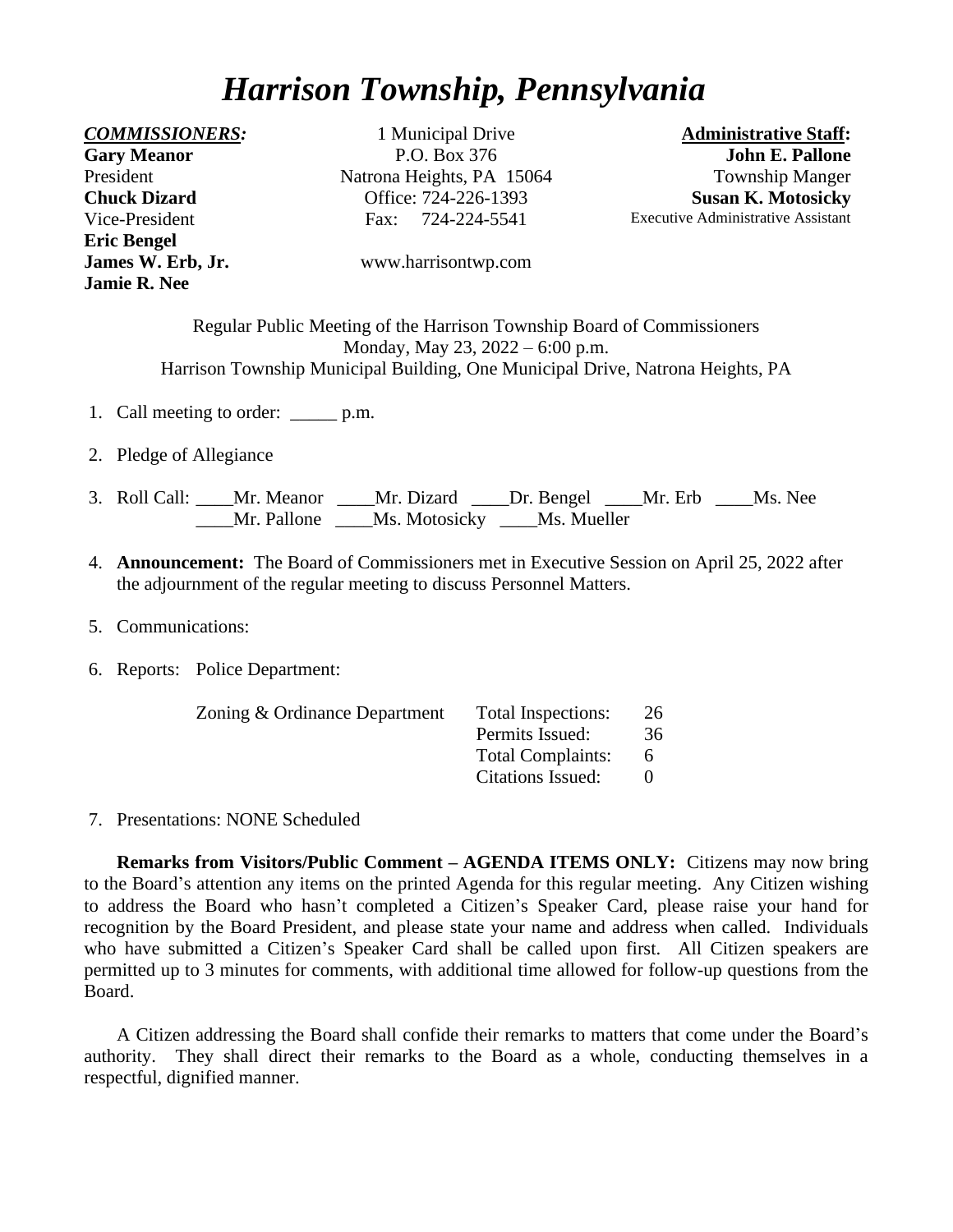| 8. Motion to approve the Meeting Minutes for the April 25, 2022, Regular Public Meeting of the<br>Harrison Township Board of Commissioners                                                                                                                                                                         |                                                                                                                                                                           |  |  |  |         |  |
|--------------------------------------------------------------------------------------------------------------------------------------------------------------------------------------------------------------------------------------------------------------------------------------------------------------------|---------------------------------------------------------------------------------------------------------------------------------------------------------------------------|--|--|--|---------|--|
|                                                                                                                                                                                                                                                                                                                    |                                                                                                                                                                           |  |  |  |         |  |
| 9. Motion to accept the following Reports:<br>a. Police Report<br>b. Ordinance Office Report<br>Motion by: _____________ Second by: _____________ Tally: ______Yea ______Nay _____Abstain                                                                                                                          |                                                                                                                                                                           |  |  |  |         |  |
| 10. Motion to approve Bills Payable in the amount of \$____________.<br>Motion by: ____________ Second by: ____________ Tally: _____Yea _____Nay _____Abstain                                                                                                                                                      |                                                                                                                                                                           |  |  |  |         |  |
| 11. Motion to approve the Bond account in the amount of \$<br>Motion by: ____________ Second by: ____________ Tally: _____Yea ______Nay ______                                                                                                                                                                     |                                                                                                                                                                           |  |  |  | Abstain |  |
| 12. Motion to ratify payment of Paid Bills and Payroll.<br>Motion by: _____________ Second by: _____________ Tally: ______Yea ______Nay _____Abstain                                                                                                                                                               |                                                                                                                                                                           |  |  |  |         |  |
| 13. Motion to accept and approve the 2020 Annual Audit Report as prepared by Maher Duessel,<br>Township Auditors.                                                                                                                                                                                                  |                                                                                                                                                                           |  |  |  |         |  |
| 14. Motion to approve the hiring of student summer help for Public Works as follows:<br>1. Leo Paz<br>2. Seth Conen<br>3. Ethan Hewitt<br>4. Carter Leri                                                                                                                                                           |                                                                                                                                                                           |  |  |  |         |  |
| 15. Motion to approve the Employment Agreement between the Township of Harrison Board of<br>Commissioners and John E. Pallone, as Township Manager.                                                                                                                                                                |                                                                                                                                                                           |  |  |  |         |  |
| 16. Motion to approve the renewal Insurance Agreement with MRM Property & Liability Trust (PLT),<br>Motion by: ____________ Second by: ____________ Tally: _____Yea _____Nay _____Abstain                                                                                                                          | through the HDH Group, Inc. for Township Property and Liability Coverage in the amount of<br>\$86,048.00 Annual Premium for the period May 31, 2022 through May 31, 2023. |  |  |  |         |  |
| 17. Motion to approve Resolution No. _____ requesting a Multimodal Transportation Fund Grant in the<br>Roadway Design and Construction for improvements related to the Harrison Point Project and<br>Silver Lake Project.<br>Motion by: ____________ Second by: ____________ Tally: _____Yea _____Nay _____Abstain | amount of \$3,000,000.00 from the Pennsylvania Department of Transportation to be used for                                                                                |  |  |  |         |  |
| 18. Motion to approve the Multimodal Transportation Fund Grant Reimbursement Agreement for<br>Highway and Bridge Projects in the amount of \$3,000,000.00 to be used for Roadway Design and<br>Construction for improvements related to the Harrison Point Project and Silver Lake Project.                        |                                                                                                                                                                           |  |  |  |         |  |

**Motion by: \_\_\_\_\_\_\_\_\_\_ Second by: \_\_\_\_\_\_\_\_\_\_ Tally: \_\_\_\_\_Yea \_\_\_\_\_Nay \_\_\_\_\_Abstain**